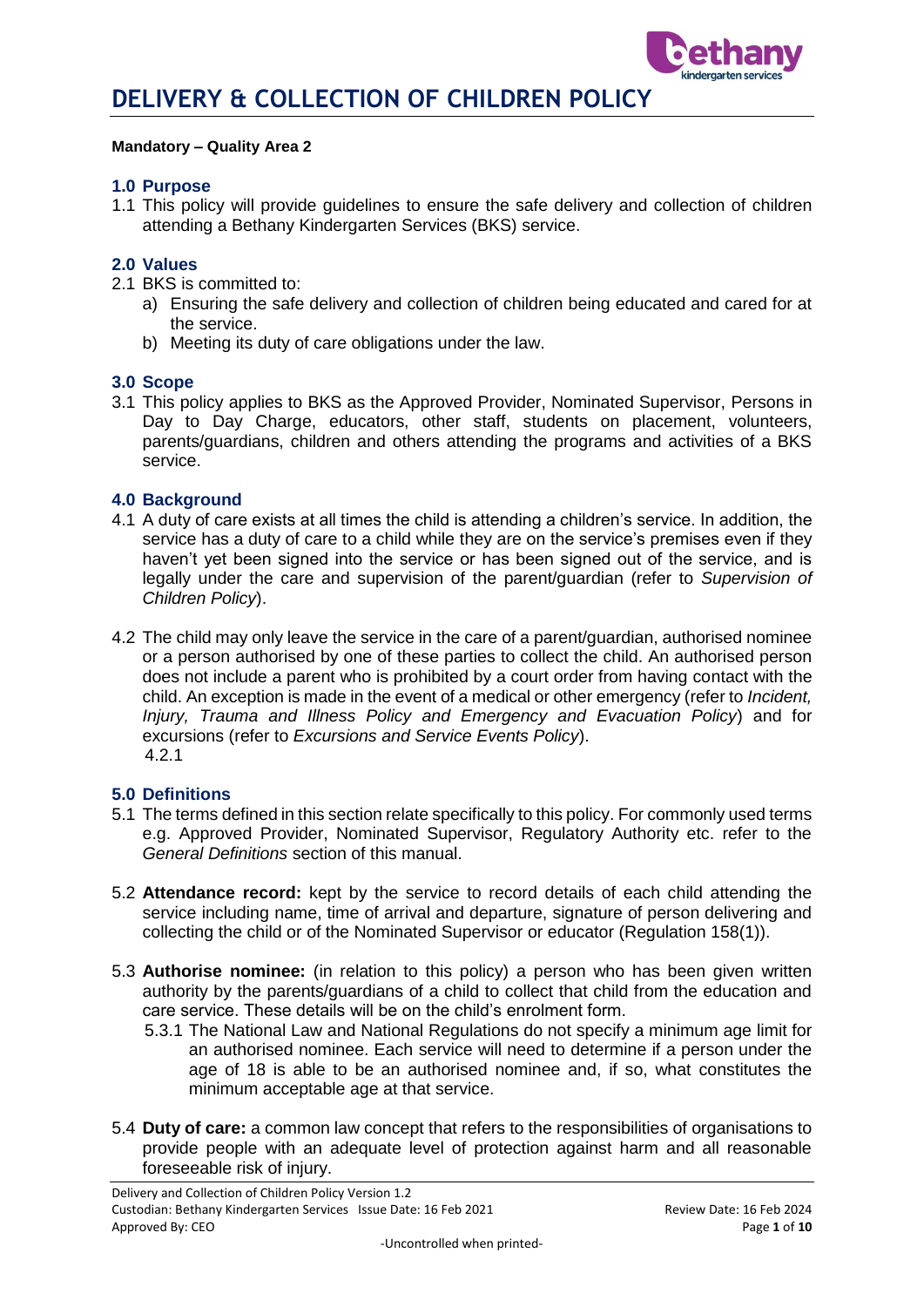

- 5.5 **Inappropriate person:** a person who may pose a risk to the health, safety or wellbeing of any child attending the education and care service, or whose behaviour or state of mind make it inappropriate for them to be on the premises e.g. a person under the influence of drugs or alcohol (Act 171(3)).
- 5.6 **Incident, Injury, Trauma and Illness Record:** contains details of any incident, injury, trauma or illness that occurs while the child is being educated and cared for by the service. Any incident, injury, trauma or illness must be recorded as soon as is practicable but not later than 24 hours after the occurrence. Details required include the:
	- a) name and age of the child;
	- b) circumstances leading to the incident, injury, trauma or illness (including any symptoms);
	- c) time and date;
	- d) details of action taken by the service including any medication administered, first aid provided or medical personnel contacted;
	- e) details of any witnesses;
	- f) names of any person the service notified or attempted to notify, and the time and date of this;
	- g) signature of the person making the entry, and time and date of this; and
	- h) these details must be kept for the period of time specified in Regulation 183. A sample Incident, Injury, Trauma Record and an Illness Record is available on the ACECQA website.
- 5.7 **Medication record:** contains details for each child to whom medication is to be administered by the service. This includes the child's name, signed authorisation to administer medication and a record of the medication administered, including time, date, dosage, manner of administration, name and signature of person administering the medication and of the person checking the medication if required (Regulation 92). A sample medication record is available on the ACECQA website.
- 5.8 **Serious incident:** A serious incident is defined in Regulation 12 as:
	- a) The death of a child while being educated and cared for by the service.
	- b) Any incident involving an injury or trauma, or the illness of a child that requires or ought to have required:
		- i. attention of a registered medical practitioner, or
		- ii. attendance at a hospital
		- iii.examples include whooping cough, broken limb, anaphylaxis reaction
	- c) Any incident requiring attendance by emergency services
	- d) A circumstance where a child appears to be missing, is unaccounted for, has been removed from the service contrary to the Regulations, or has been locked in or out of the service premises.
	- e) The Approved Provider must notify the Regulatory Authority (DET) in writing within 24 hours of a serious incident occurring at the service (Regulation 172(2)(a)). The Notification of a Serious Incident Form (available on the ACECQA website) is to be completed and submitted online using the National Quality Agenda IT System (NQA ITS). Records are required to be retained for the periods specified in Regulation 183.
- 5.9 **Unauthorised person:** (in relation to this policy) is a person who has **not** been listed as an authorised nominee on the child's enrolment form.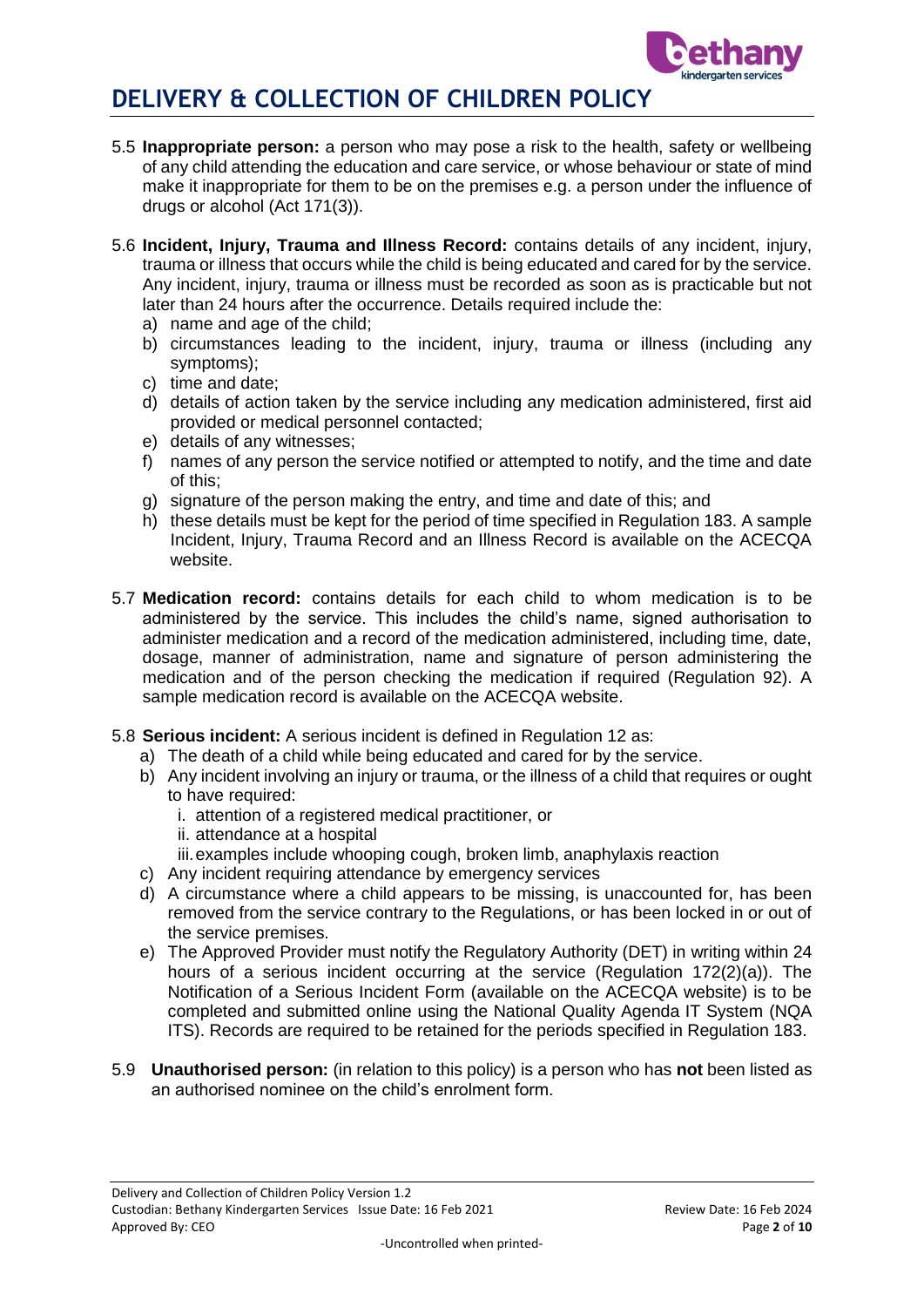

### **6.0 Responsibilities**

### 6.1 **BKS as the Approved Provider is responsible for:**

- a) Ensuring parents/guardians have completed the authorised nominee (refer to Definitions) section of their child's enrolment form, and that the form is signed and dated (refer to Enrolment and Orientation Policy).
- b) Providing an attendance record (refer to Definitions) that meets the requirements of Regulation 158(1) and is signed by the parent/guardian or authorised nominee on delivery and collection of their child from the service every day
- c) Ensuring a child does not leave the service except with a parent/guardian or authorised nominee, or with the written authorisation of one of these (refer to Attachment 2 – Authorisation Form) or in the case of a medical emergency or other emergency (Regulation 99) (refer to Acceptance and Refusal of Authorisations Policy, Dealing with Medical Conditions Policy, Incident, Injury Trauma and Illness Policy, Excursions and Service Events Policy and Child Safe Environment Policy).
- d) Ensuring a child is not taken outside the service premises on an excursion except with the written authorisation of a parent/guardian or authorised nominee (refer to Excursions and Service Events Policy).
- e) Ensuring authorisation procedures are in place for excursions and other service events (refer to Excursions and Service Events Policy).
- f) Ensuring that there are procedures in place when a child is given into the care of another person, such as for a medical or other emergency (refer to Emergency and Evacuation Policy and Incident, Injury, Trauma and Illness Policy).
- g) Ensuring that there are procedures in place when a parent/guardian or authorised nominee telephones the service to advise that a person not listed on their child's enrolment form will be collecting their child (refer to Attachment 1 – Authorisation procedures).
- h) Ensuring that parents/guardians or authorised nominees are contacted in the event that an unauthorised person arrives to collect a child from the service, and that appropriate procedures are followed (refer to Attachment 1 – Authorisation procedures).
- i) Ensuring that there are procedures in place if an inappropriate person (refer to Definitions) attempts to collect a child from the service (refer to Attachment 3 – Procedures to ensure the safe collection of children).
- j) Keeping a written record of all visitors to the service, including time of arrival and departure.
- k) Ensuring procedures are in place for the care of a child who has not been collected from the service on time (refer to Attachment 4 – Procedures for the late collection of children).
- l) Ensuring that the educator-to-child ratios are maintained at all times children are in attendance at the service (including when children are collected late from the service) according to the requirements of Regulations 123 and 360 (refer also to Supervision of Children Policy).
- m) Notifying DET in writing within 24 hours, and the parents as soon as is practicable, in the event of a serious incident (refer to Definitions), including when a child has left the service unattended by an adult or with an unauthorised person (Regulations 12, 86, 176).
- n) Providing parents/guardians with information regarding procedures for delivery and collection of children prior to their child's commencement at the service.
- o) Ensuring that educators and staff comply with the service's Road Safety and Safe Transport Policy.
- p) Encouraging parents/guardians to comply with the service's Road Safety and Safe Transport Policy.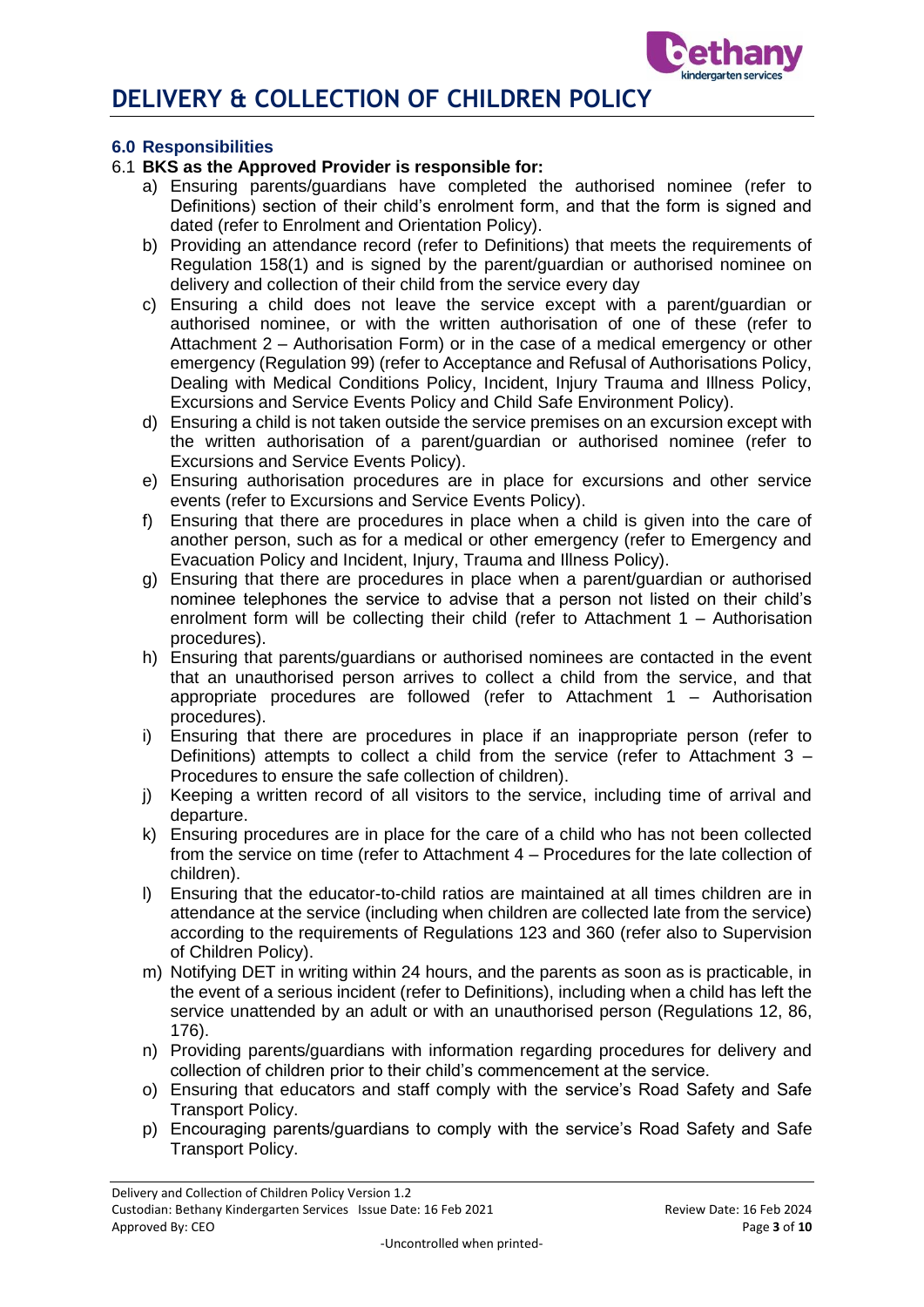

### 6.2 **The Nominated Supervisor is responsible for:**

- a) Ensuring a child does not leave the service except with a parent/guardian or authorised nominee, or with the written authorisation of one of these (refer to Attachment 2 – Authorisation Form) or in the case of a medical emergency or an excursion (refer to Acceptance and Refusal of Authorisations Policy, Dealing with Medical Conditions Policy, Incident, Injury Trauma and Illness Policy, Excursions and Service Events Policy and Child Safe Environment Policy).
- b) Ensuring a child is not taken outside the service premises on an excursion except with the written authorisation of a parent/guardian or authorised nominee (refer to Excursions and Service Events Policy).
- c) Ensuring that educator-to-child ratios are maintained at all times children are in attendance at the service (including when children are collected late from the service) according to the requirements of Regulations 123 and 360 (refer also to Supervision of Children Policy).
- d) Ensuring children are adequately supervised at all times (refer to Supervision of Children Policy).
- e) Following the authorisation procedures listed in Attachment 1.
- f) Following the procedures to ensure the safe collection of children (refer to Attachment 3 – Procedures to ensure the safe collection of children).
- g) Following the procedures for late collection of children (refer to Attachment  $4 -$ Procedures for the late collection of children).
- h) Ensuring that educators and staff comply with the service's Road Safety and Safe Transport Policy.
- i) Encouraging parents/guardians to comply with the service's Road Safety and Safe Transport Policy.

### 6.3 **Other educators and staff are responsible for:**

- a) Ensuring the attendance record is signed by the parent/guardian, authorised nominee, or an educator, detailing the child's time of arrival and departure from the service (Regulation 158(1))
- b) Developing safety procedures for the mass arrival and departure of children from the service.
- c) Refusing to allow a child to depart from the service with a person who is not the parent/guardian or authorised nominee, or where there is not written authorisation of one of these (refer to Attachment 2 – Authorisation Form) (refer also to Acceptance and Refusal of Authorisations Policy).
- d) Implementing the authorisation procedures outlined in Attachment 1 in the event that a parent/guardian or authorised nominee telephones the service to advise that a person not listed on their child's enrolment form will be collecting their child.
- e) Following the authorisation procedures (Attachment 1) and contacting the parents/guardians or authorised nominees if an unauthorised person arrives to collect a child from the service.
- f) Following procedures in the event that an inappropriate person (refer to Definitions) attempts to collect a child from the service (refer to Attachment 3 – Procedures to ensure the safe collection of children).
- g) Informing BKS as the Approved Provider as soon as is practicable, but within 24 hours, if a child has left the service unattended by an adult or with an unauthorised person (refer to Definitions).
- h) Following procedures for the late collection of children (refer to Attachment 4 Procedures for the late collection of children).
- i) Maintaining educator-to-child ratios at all times children are in attendance at the service (including when children are collected late from the service).
- j) Ensuring the entry/exit doors and gates are kept closed during program hours.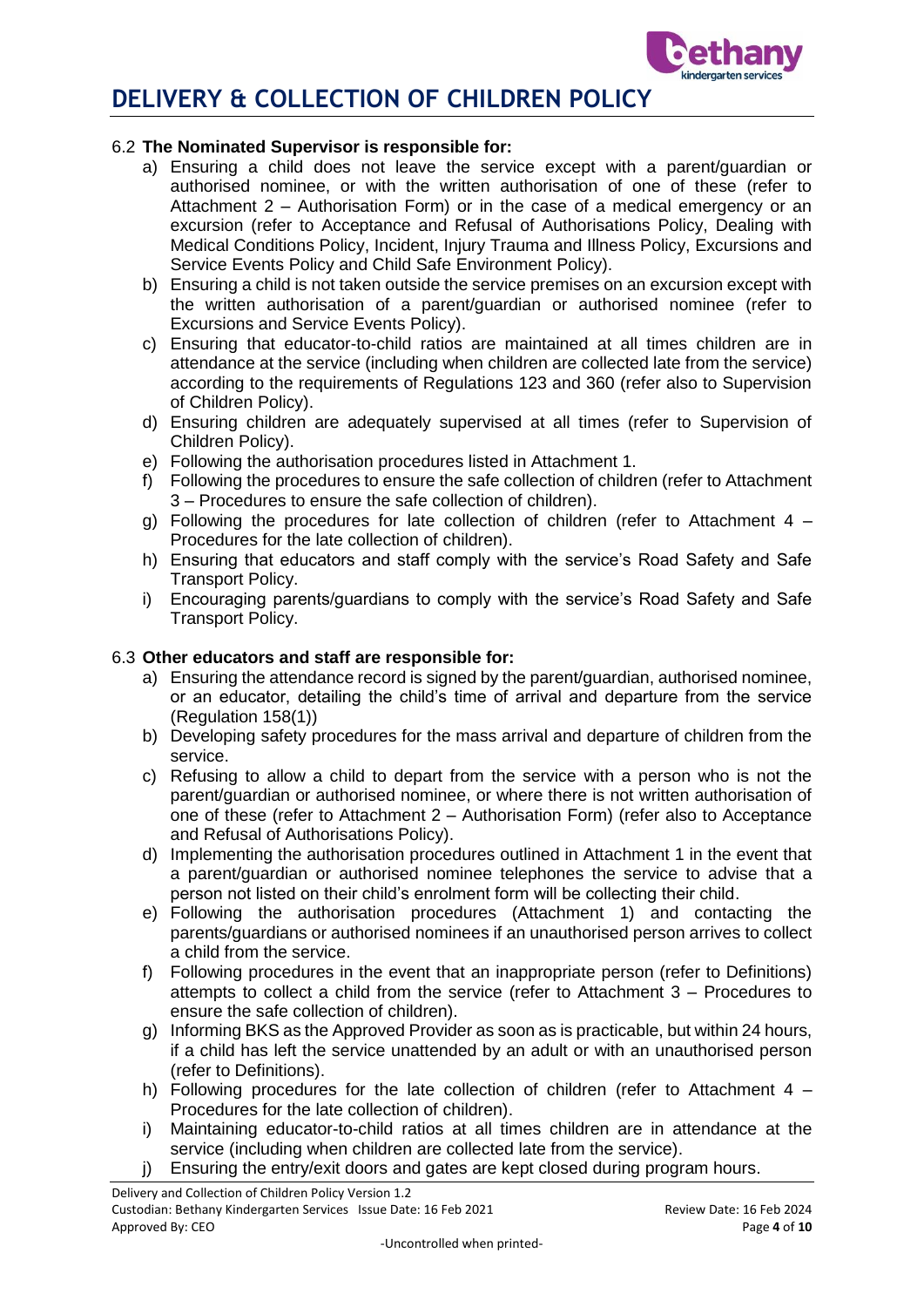

- k) Displaying an up-to-date list of the telephone numbers of BKS as the Approved Provider, DET, Child FIRST, DHS Child Protection Service and the local police station.
- l) Complying with the service's Road Safety and Safe Transport Policy..

### 6.4 **Parents/guardians are responsible for:**

- a) Completing and signing the authorised nominee section of their child's enrolment form before their child attends the service.
- b) Signing and dating permission forms for excursions.
- c) Signing the attendance record as their child arrives at and departs from the service.
- d) Ensuring educators are aware that their child has arrived at/been collected from the service.
- e) Collecting their child on time at the end of each session/day.
- f) Alerting educators if they are likely to be late collecting their child.
- g) Providing written authorisation where children require medication to be administered by educators/staff, and signing and dating it for inclusion in the child's medication record (refer to Definitions).
- h) Supervising their own child before signing them into the program and after they have signed them out of the program.
- i) Familiarising themselves with the service's Road Safety and Safe Transport Policy.
- j) Supervising other children in their care, including siblings, while attending or assisting at the service.
- k) Paying a late-collection fee if required by the service's Fees Policy..
- 6.5 **Volunteers and students, while at the service, are responsible for following this policy and its procedures.**

#### **7.0 Evaluation**

- 7.1 In order to assess whether the values and purposes of the policy have been achieved, BKS as the Approved Provider will:
	- a) Seek feedback from everyone affected by the policy regarding its effectiveness.
	- b) Monitor the implementation, compliance, complaints and incidents in relation to this policy.
	- c) Keep the policy up to date with current legislation, research, policy and best practice
	- d) Revise the policy and procedures as part of the service's policy review cycle, or as required.
	- e) Notify parents/guardians at least 14 days before making any changes to this policy or its procedures.

#### **8.0 Attachments**

- 8.1 Attachment 1: Authorised procedures
- 8.2 Attachment 2: Authorisation Form
- 8.3 Attachment 3: Procedures to ensure the safe collection of children
- 8.4 Attachment 4: Procedures for the late collection of children

### **9.0 Related Bethany policies and procedures**

- 9.1 Bethany Group:
	- a) Child Safety and Wellbeing Policy
	- b) Duty of Care Policy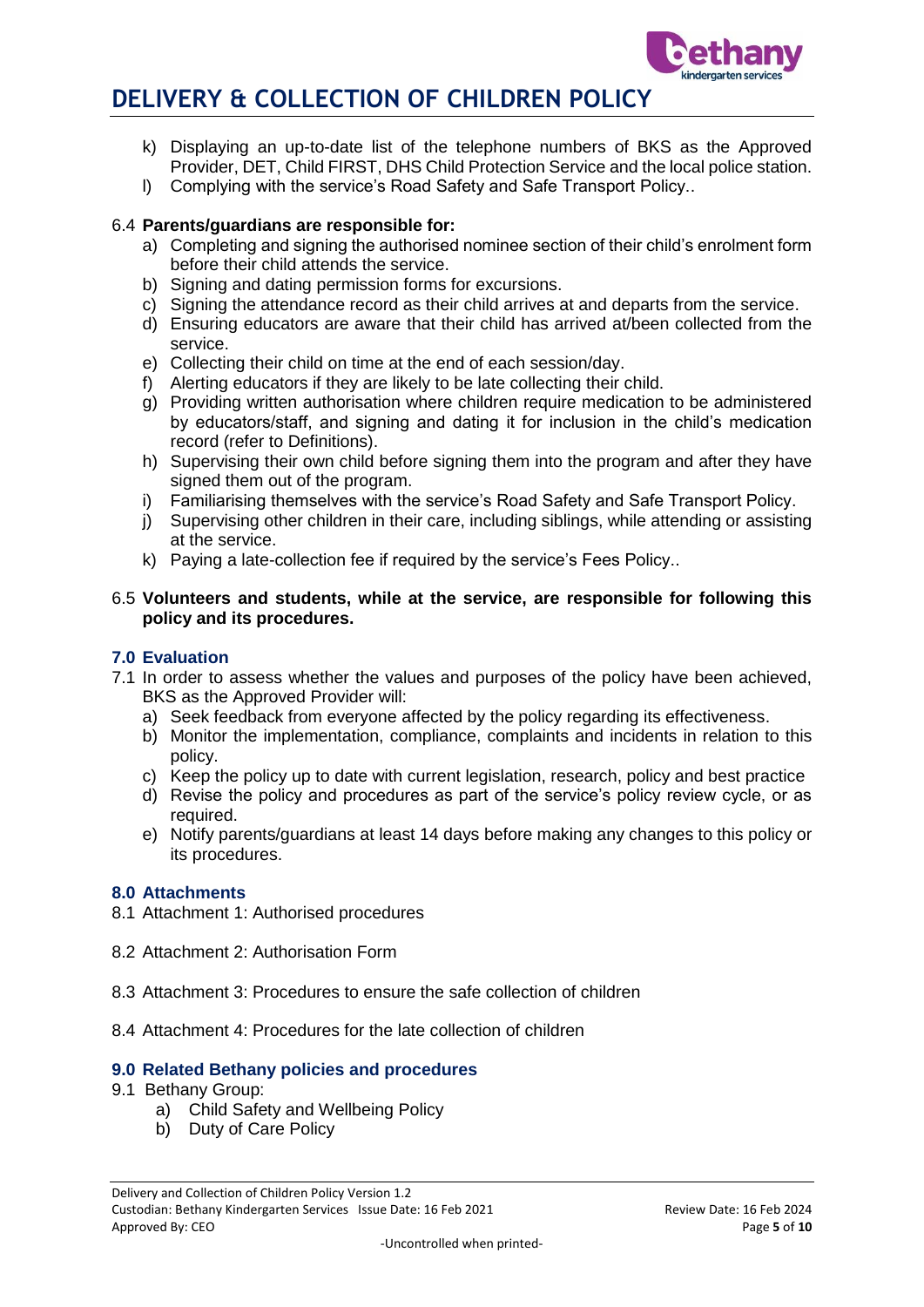

- 9.2 Bethany Kindergarten Services Ltd.:
	- a) Acceptance and Refusal of Authorisations Policy
	- b) Child Safe Environment Policy
	- c) Dealing with Medical Conditions Policy
	- d) Emergency and Evacuation Policy
	- e) Enrolment and Orientation Policy
	- f) Excursions and Service Events Policy
	- g) Fees Policy
	- h) Incident, Injury, Trauma and Illness Policy
	- i) Privacy and Confidentiality Policy
	- j) Road Safety and Safe Transport Policy
	- k) Supervision of Children Policy

### **10.0 Relevant legislation and standards**

- 10.1 Relevant legislation and standards include but are not limited to:
	- a) Children, Youth and Families Act 2005 (Vic)
	- b) Education and Care Services National Law Act 2010: Sections 167, 170
	- c) Education and Care Services National Regulations 2011: Regulations 99, 168(2)(f)
	- d) Family Law Act 1975 (Cth)
	- e) National Quality Standard, Quality Area 2: Children's Health and Safety
		- i. Standard 2.3: Each child is protected
- 10.2 The most current amendments to listed legislation can be found at:
	- a) Victorian Legislation Victorian Law today: [http://www.legislation.vic.gov.au](http://www.legislation.vic.gov.au/)
	- b) Commonwealth Legislation ComLaw:<http://www.comlaw.gov.au/>

#### **11.0 Sources**

- a) Australian Children's Education and Care Quality Authority (ACECQA): [www.acecqa.gov.au](http://www.acecqa.gov.au/)
- b) Department of Education and Training (DET), Licensed Children's Services, phone 1300 307 415 or email [licensed.childrens.services@edumail.vic.gov.au](mailto:licensed.childrens.services@edumail.vic.gov.au)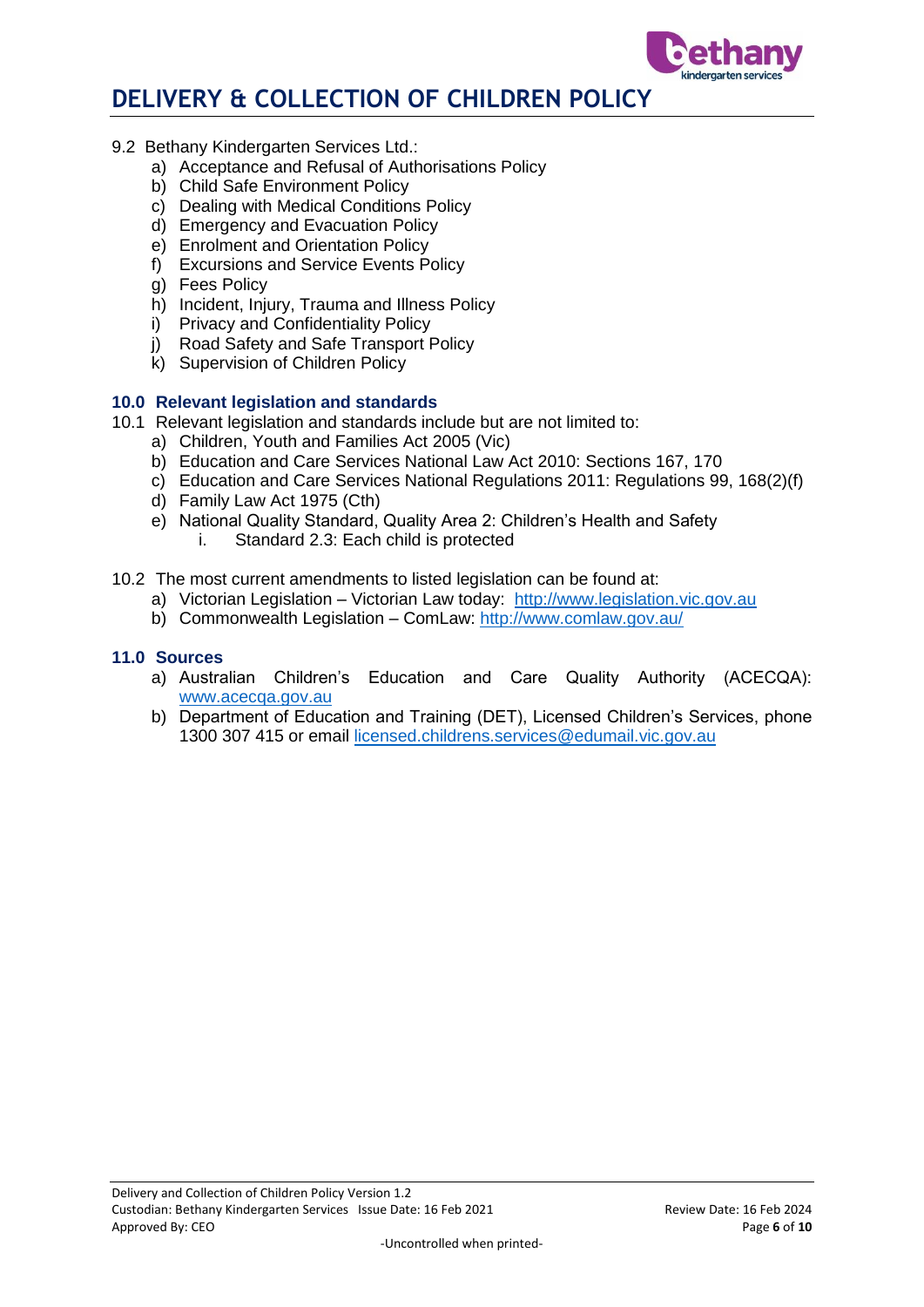

## **ATTACHMENT 1 – AUTHORISATION PROCEDURES**

**These procedures are to be followed when a child is collected by an unauthorised person, including where a parent/guardian or authorised nominee telephones the service to notify that such a person will be collecting their child.**

The Nominated Supervisor will:

- 1. Request that the parent/guardian or authorised nominee email or fax the authorisation if it is possible to do so, detailing the name, address and telephone number of the person who will be collecting the child.
- 2. Accept a verbal authorisation if it is not possible for the parent/guardian or authorised nominee to provide authorisation via email or fax, provided the following procedure is followed:
	- 2.1 all details of the person collecting the child, including the name, address and telephone number of the person must be obtained
	- 2.2 two educators take the verbal authorisation message (recommended by DET)
	- 2.3 the verbal authorisation is documented and stored with the child's enrolment record for follow-up
	- 2.4 photo identification is obtained to confirm the person's identity on arrival at the service
	- 2.5 ensure that parents/guardians or authorised nominees follow up a verbal authorisation by completing an Authorisation Form (Attachment 2) when next at the service, or by adding details of the new authorised nominee to the child's enrolment form
- 3. Ensure that fax or email authorisation is stored with the child's enrolment record
- 4. Ensure the attendance record is completed prior to child leaving the service
- 5. Refuse to release a child where authorisation is not/cannot be provided by the parent/guardian or authorised nominee
- 6. Contact police if the safety of the child or service staff is threatened
- 7. Implement late collection procedures (refer to Attachment 4) if required
- 8. Notify BKS as the Approved Provider in the event that written authorisation is not provided for further follow-up.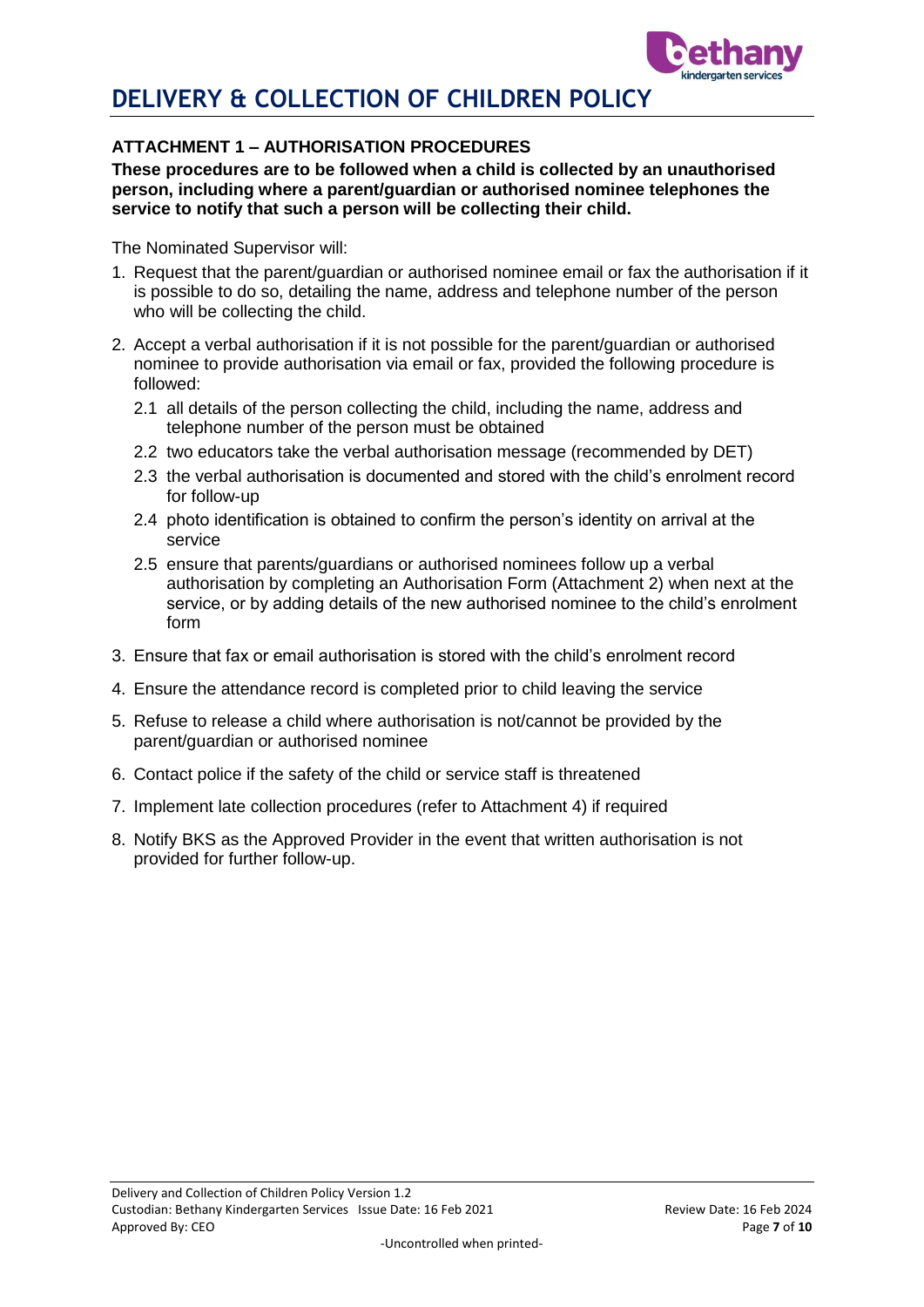

## **ATTACHMENT 2 – AUTHORISATION FORM**

**To be used as a follow-up to a verbal/email/fax authorisation when the parent/guardian or authorised nominee is next at the service**

| L                                                                      | authorised by telephone/email/fax (please                                                     |
|------------------------------------------------------------------------|-----------------------------------------------------------------------------------------------|
| circle)                                                                |                                                                                               |
|                                                                        |                                                                                               |
|                                                                        | collected from (service name) on (date) by:                                                   |
| Name:                                                                  | <u> 1989 - Johann John Stone, mars and deutscher Stone (1989)</u>                             |
|                                                                        |                                                                                               |
|                                                                        |                                                                                               |
| form as an authorised nominee to collect my child on an ongoing basis. | This was a one-off occasion and this person is not to be included on my child's enrolment     |
|                                                                        |                                                                                               |
| Date:                                                                  |                                                                                               |
| This form will be attached to the child's enrolment form.              |                                                                                               |
| authorisation                                                          | To be used where the parent/guardian or authorised nominee is able to provide prior written   |
| Name:                                                                  |                                                                                               |
|                                                                        |                                                                                               |
| Telephone Number:                                                      | <u> 2000 - Jan Alexander (h. 1888).</u><br>1900 - Johann Alexander (h. 1800).                 |
|                                                                        |                                                                                               |
| from (service name) on(date)                                           |                                                                                               |
| form as an authorised nominee to collect my child on an ongoing basis. | This will be a one-off occasion and this person is not to be included on my child's enrolment |
| Signed:                                                                |                                                                                               |
| Date:                                                                  |                                                                                               |
| This form will be attached to the child's enrolment form.              |                                                                                               |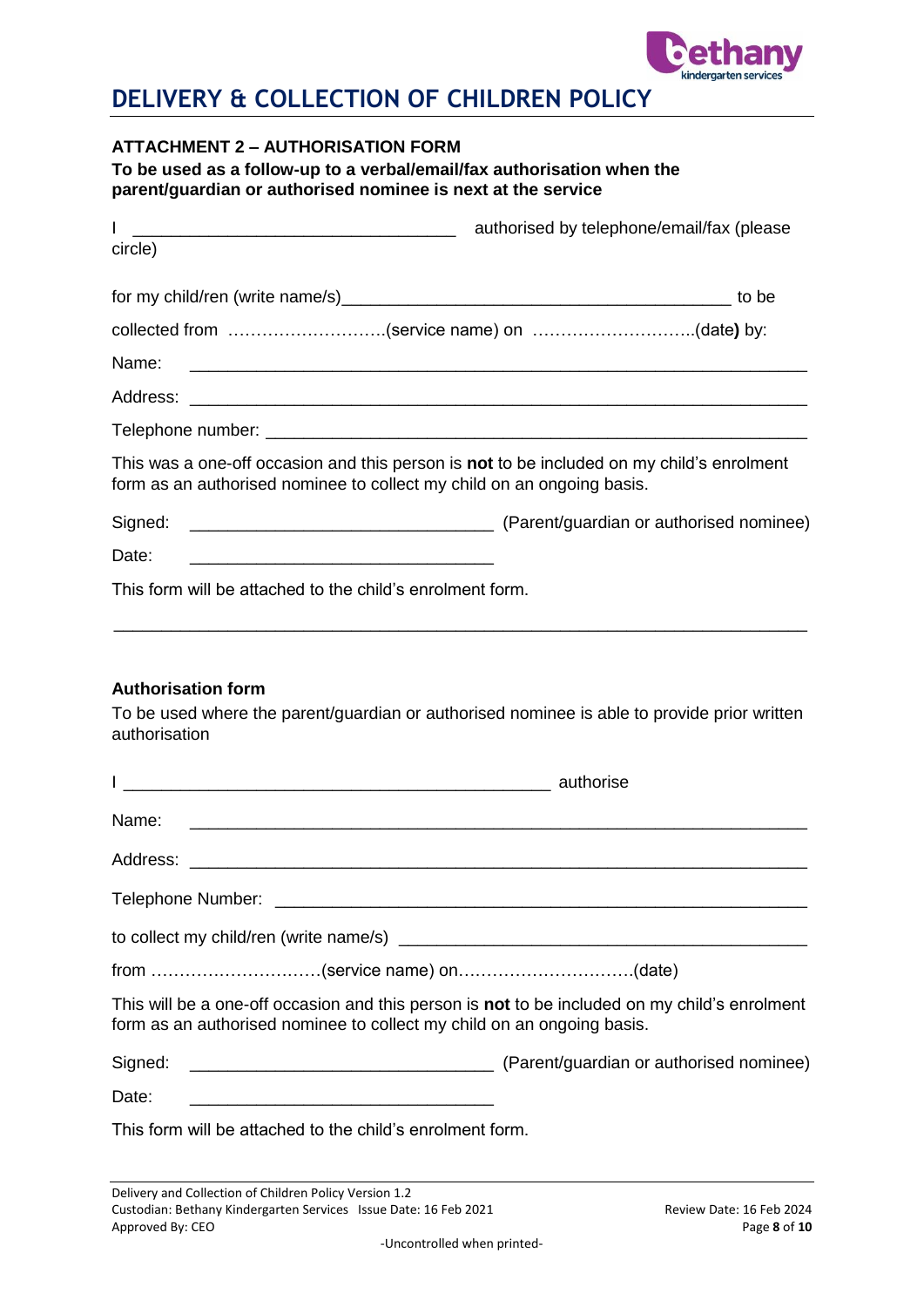

### **ATTACHMENT 3 – PROCEDURES TO ENSURE THE SAFE COLLECTION OF CHILDREN**

Early childhood professionals have a duty of care not to endanger children at the service by knowingly placing them in a situation that could reasonably be expected to be dangerous, including releasing a child into the care of an inappropriate person (refer to *Definitions*).

Where an educator believes that the parents/guardians or authorised nominee may be ill, affected by alcohol or drugs, or not able to safely care for the child, the following procedures must be followed.

- Consult with BKS as the Approved Provider, if possible.
- Advise the person collecting the child of their concerns and suggest contacting an alternative authorised nominee to collect the child.
- If the Nominated Supervisor or BKS as the Approved Provider fears for the safety of the child, themselves or other service staff at any time, contact the police immediately.
- Complete the *Incident, Injury, Trauma Record* and file with the child's enrolment form.
- Inform BKS as the Approved Provider as soon as is practicable, and at least within 24 hours of the incident.
- The BKS Kindergarten Services Manager will in turn inform the Regulatory Authority (DET) within 24 hours of a serious incident occurring (refer to *Definitions*).